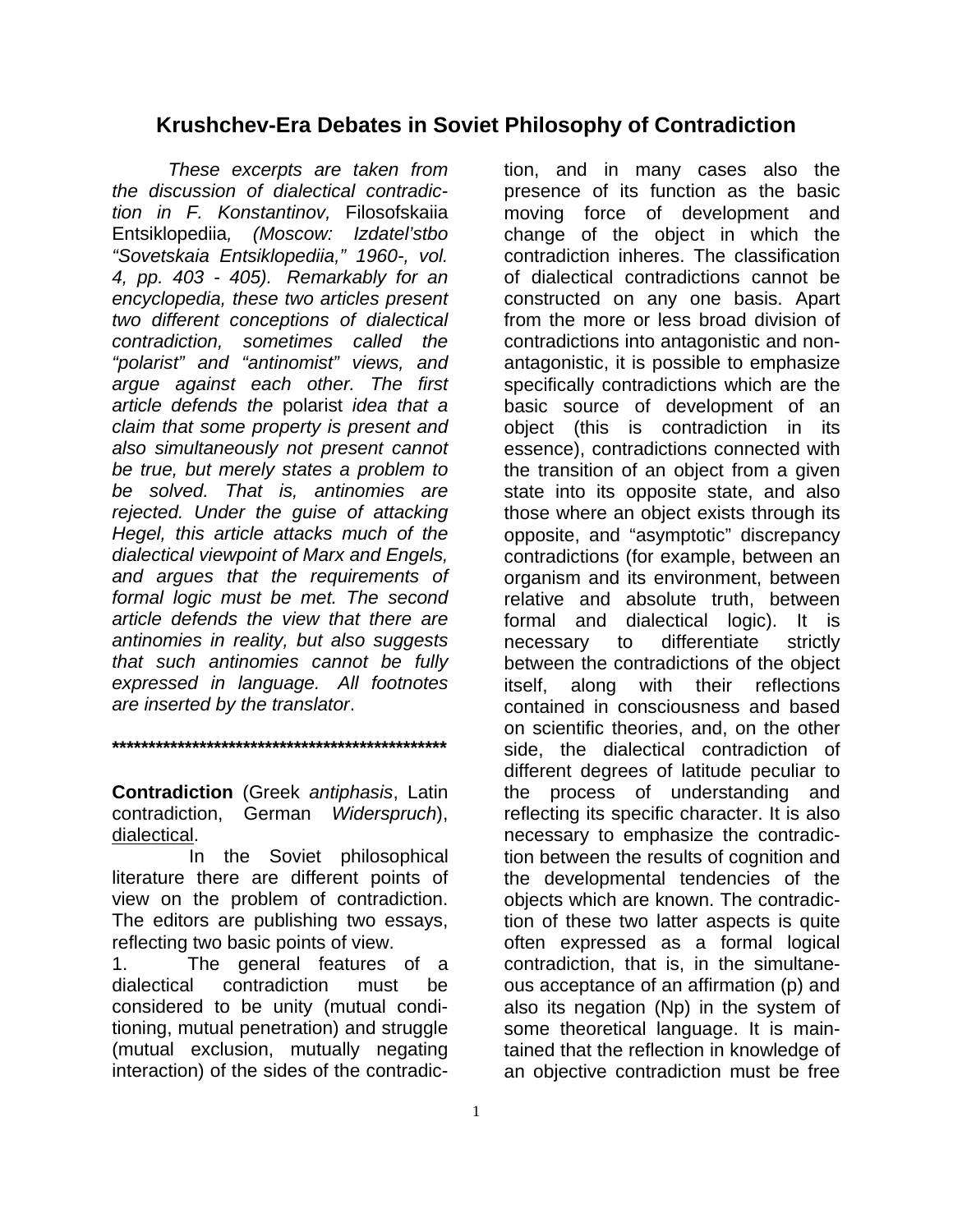from formal logical contradiction; also the dialectical contradiction of the process of cognition and the contradiction between the results of cognition and the object cognized, entering in the form of *paradoxes* and antinomies, usually play a heuristic role, assisting the revelation of profound contradictions in the object and overcoming formal contradictions in that way.

 Plato recognized the necessary commonality in knowledge of dialectical contradiction with formal laws which exclude contradiction (*Republic* 436, Sophist 259c, Phaedo 103c<sup>1</sup>). This recognition was lost by Hegel but was restored on a qualitatively new basis by Marx, who came out against (1) idealistic reconciliation of contradictions within concepts, (2) the eclectic combination of contradictions under the formula "yes and no in one and the same sense," which was especially characteristic of the Young Hegelians and Proudhon, and (3) separation of one side of a contradiction as "good," as against the other side, which is discarded as "bad." The critique of these positions by Marx is connected with the elaboration of the characteristics of dialectical synthesis and its relation to the thesis and antithesis which form a dialectical contradiction. In a Hegelian triad, because of the idealist principle of the identity of thought and being, structures which are qualitatively different in reality were erroneously united in the structure of a concept: (a) thesis and antithesis are *stages* in the development of the object, going over into an opposite state, but synthesis is the third of these stages; (b) thesis and antithesis are simultaneously existing interacting sides of a contradiction, which is the moving force of the development of a given object, but a

synthesis is a new state in which the given contradiction finds its relative, objective resolution; (c) thesis and antithesis are *judgments*, consisting in their totality in the cognitive task whose resolution is a qualitatively new judgment, which gives a basis for the construction of a theory of the state and the development of the object being investigated. If the differences among these cases are considered, then there exists no general pattern for attaining dialectical synthesis; in all cases this synthesis is neither the thesis nor the antithesis itself, nor their conjunction according to the formula "is and is not in the same sense and the same respect," an admission which would mean substituting formal relations for dialectical ones in metaphysical applications of the latter. Dialectical synthesis is the result of a transition to a qualitatively new state, negating both sides of the original contradiction, although in different ways. In cases (a) and (b), the problem of whether "is or is not a synthesis of a formal logical conjunction of thesis and antithesis, taken in one and the same sense and respect" becomes nonsense in general, since outside the head of a human being, there are no theories or judgments as such. The specific critique of understanding the dialectical resolution of a contradiction through the conjunction of its sides can be found in *The Poverty of Philosophy* (cf. Karl Marx, in *K. Marx and F. Engels Collected Works*, 2nd ed., vol. 4, p.  $132.<sup>2</sup>$ )

 Formal logical conjunction can be used, however, in cases of the interpretation of a scientific problem as the possible resolution of the "conflict" of two direct opposites of one another. In this case the conjunction of the thesis and antithesis enters as a statement of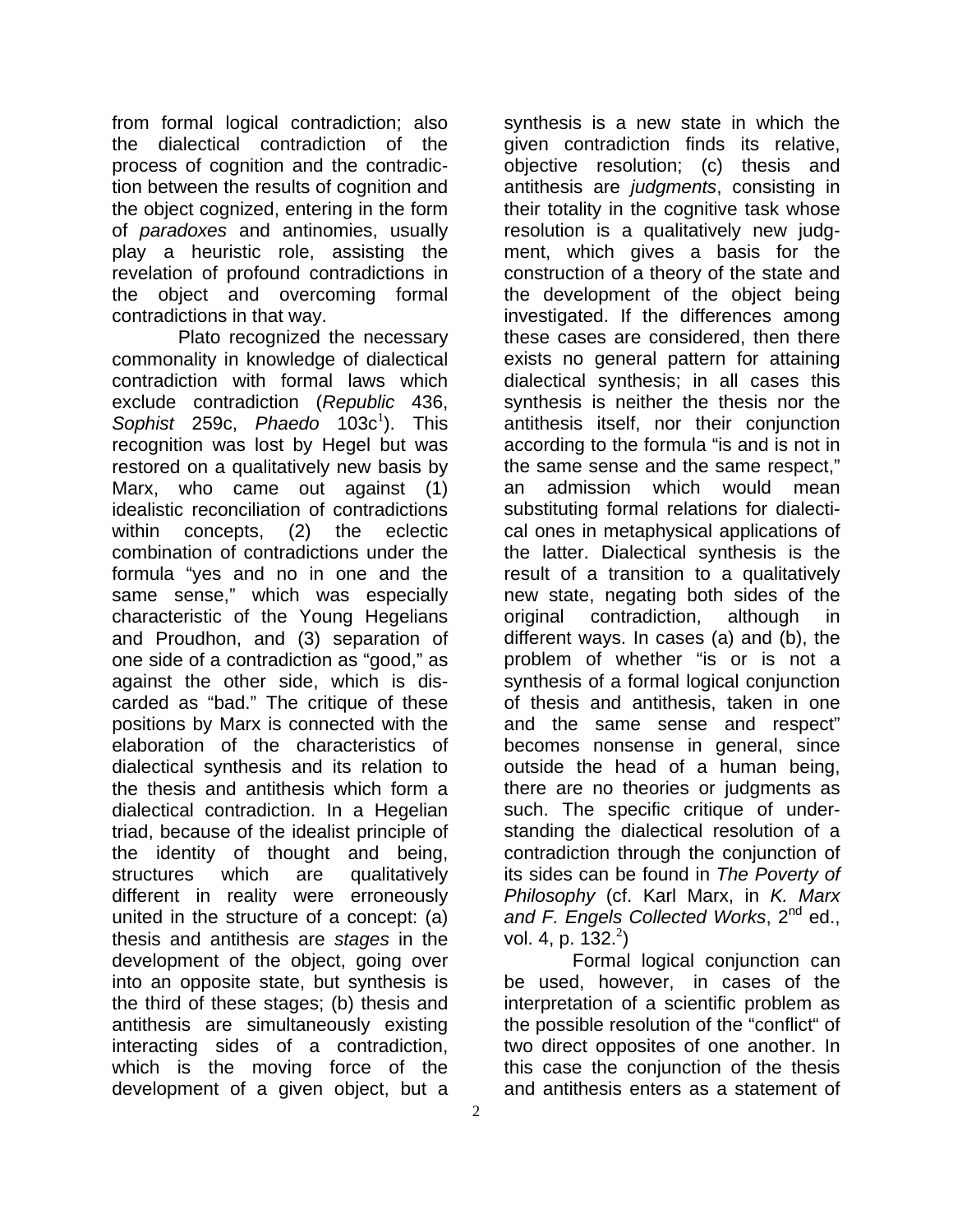the problem. Several times in *Capital* Marx had recourse to this recipe, in particular in the problem of extraction of surplus value (capital arising and not arising in the sphere of circulation) (*ibid.*, vol. 23, p. 206<sup>3</sup>). In the *Mathematical Manuscripts,* Marx came out against interpretations of similar problems as ready solutions ("syntheses"), but in particular against simultaneous interpretations of infinitely small sizes both as usually different from zero size, and as "disappearing" sizes (approaching zero) [404] in comparison with finite or infinitely small sizes of lower order, *i. e*., speaking loosely, as zero and non-zero at the same time. Lenin indicated that the reading of the *aporia* of the "flying arrow," by not taking into consideration the difference between "results" (*i. e.*, epistemological fixation) of a movement and the true result of the movement (in particular, this reading leads to the situation "is and is not"), yields a situation where "... (dialectical) contradiction ... is not removed, but only covered, moved aside, curtained" (Lenin, Collected Works, vol. 38, p. 255.<sup>4</sup>)

 Construing the formula "yes and no in one and the same sense and respect" as an adequate expression of an objective contradiction and as the resolution of a cognitive contradiction leads toward its own type of "paralysis" of the process of cognition. Understanding that formula as the formulation of the problem situation of knowledge permits knowing the objective dialectical contradictions more profoundly. In particular knowledge takes place through opposites: to reveal objective dialectical contradictions it is necessary to overcome contradictions in theoretical investigation, proceeding by way of the reflection of the dialectical process through formal logical "fixation," by way

of formal logical contradictions. These latter contradictions are resolved in such a way that there arise before the investigator further new problems which are again formulated by means of antinomies of the type "is and is not." This triple rhythm, which Hegel guessed in his triads but which was falsely construed by him, continues without end, since the process of movement from relative truth to absolute truth through contradiction is infinite.

--I. Narski, Moscow.

2. A dialectical contradiction is that essential relation of opposite moments inside a system, in which the concrete identity of these moments is realized, and which makes the system a selfmoving organic whole; it is the mutual definition of these moments through one another and simultaneously their strict mutual negation. To the extent that a contradiction is realized, its content is resolved as well. In particular, the continuous resolution and, simultaneously, the continuous reproduction of a contradiction make movement selfmovement. Contradiction is the "source of all dialectic" (cf. K. Marx, *Das Kapital*, vol. 1, Berlin, 1960, p. 626<sup>5</sup>), an important definition of its "kernel," its "essence." "Dialectics in the proper sense is the study of contradictions in *the very essence of objects*," (Lenin, *Collected Works*, vol. 38, p. 249; see also pp. 215,  $357^\circ$ ), *i.e.*, the comprehension of the concrete identity of opposites (cf. *ibid.*, pp. 97 - 98, etc.<sup>7</sup>).

 From the vulgar point of view, a contradiction enters as a confusion or deception [izvorotlivost'] of thought, etc. The philosophical category of contradiction is utterly different from such a representation, from that disorder resulting from amorphousness or logical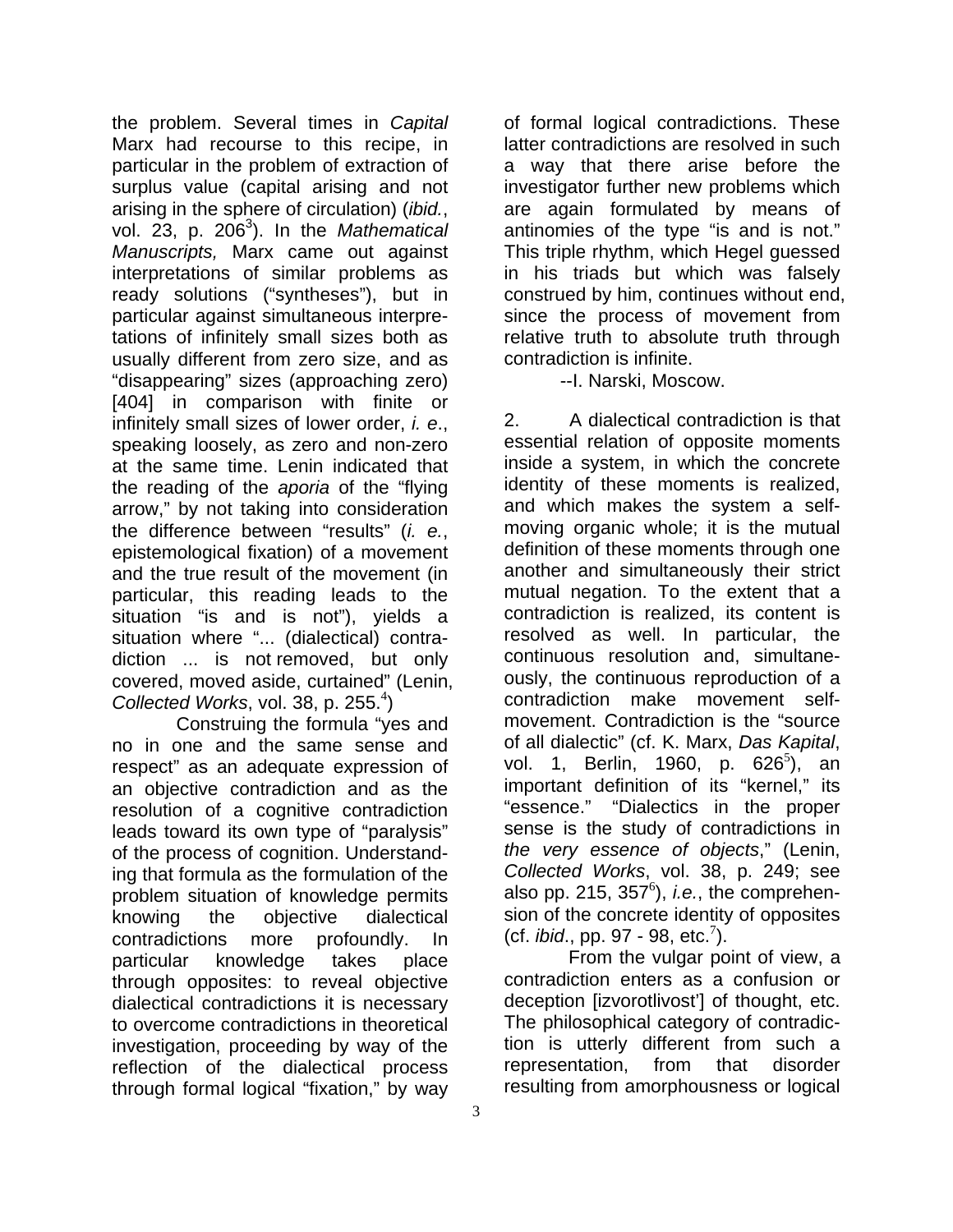indistinctness of thought that would justify the view that everything is garbled in reality itself. Conversely, only the creative process of investigation can reveal an objective contradiction and indicate the path to its resolution. As a philosophical category it is impossible to pass off contradiction as a superficial symptom, proper only to historically transitory, reduced forms, although it is precisely these symptoms that "speak for themselves" very forcefully and are noticed above and beyond the scientific investigation of them. This investigation is called on to explain these contradictions, proceeding from a strict understanding of the general nature of contradiction. According to an uncritical view, the transitional form of contradiction is interpreted as a conflict between forces not forming any unified whole, between primordially [iznachal'no] different essences (dualism). In practice all polar opposites, endowed with independence, are in general not primordially external to one another, but are entirely derived from the inner moments of a unified whole, and only from that point of view can they be explained systematically. Dialectical contradiction is above not all contradiction *between* the different essences, but *inside* a single essence and immanent in it. There are no real opposites unless they have inner unity and concrete identity. To break them off from one another and dogmatically oppose them is possible only in a subjective ideological construction, but not in a systematic scientific investigation.

 It is no less false to construe contradiction as a product of subjective arbitrariness, either of practical will or thoughtful reflection. According to that view of contradiction, "appearance" conceals the bare contradiction of an

essence which is always simpler, and ostensibly revealed only in spite of the contradiction. But in fact there is also no real identity without opposition and contradiction. Identity without contradiction degenerates into something abstract, cerebral, and lacking the concreteness which is obtained in creative movement according to the logic of the object. Truth is always concrete, and concreteness is attained only from the revealed and resolved contradictions of the object.

 Dialectical contradiction does not yield direct judgment on the foundations of being, by forming an ontology*.* It also does not grapple with a speculative description of the empirical. A precondition of the comprehension of dialectical contradiction is the active mastery of nature by social man. Social man makes contradiction his own contradiction, reproducing it ideally, in thought, by his own objective activity. In its purest, most universal form, contradiction appears in rational, scientific-theoretical thought–as a category of that thought, carrying out its methodological function. Through this active function, contradiction is also grasped by philosophical investigation. Therefore, although contradiction certainly exists as immanent in *all* reality, it is nevertheless adequately known only beginning with a definite, extremely high *level* of culture of theoretical thought. Discussion of contradictions in some object outside a theoretical system of knowledge is methodologically unsupportable.

 The function of a dialectical contradiction in cognition is to be a nodal point of divided development, of a multi-plane [mnogoplanovoi] system of theoretical knowledge, *i.e.*, the ascent from the abstract to the concrete, from the general to the particular, and what is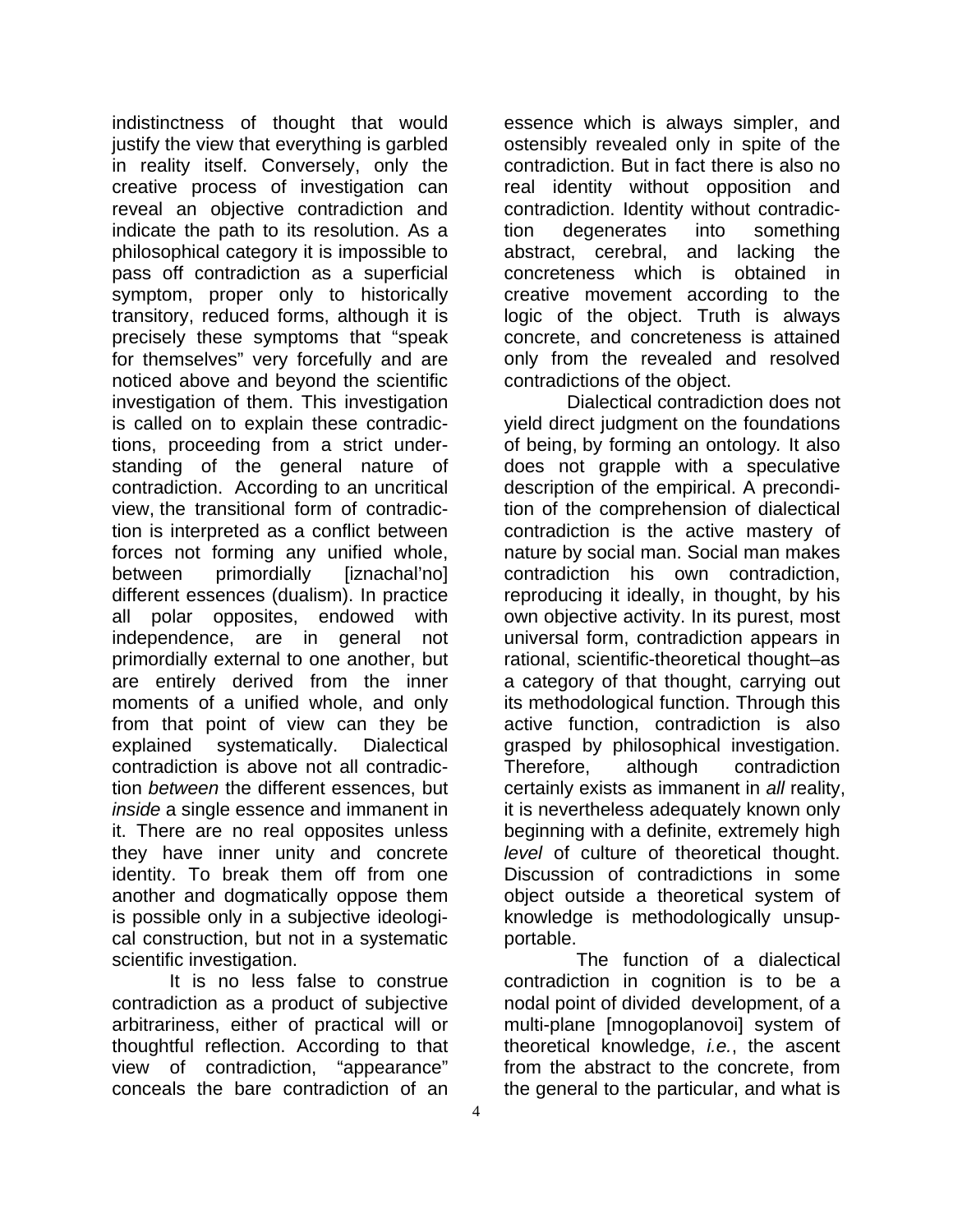more, to be the driving force of such theoretical development, the form of its synthesis in cognition. In particular, thanks to contradiction, each concept within a theory is not simply brought in as a previously prepared result, described in a way indifferent to its mode of origin, but appears as a process. It appears in an account which arises out of the resolution of a contradiction, and thus it plays a role of that kind in the process of the ideal reconstruction of the object itself by the movement of thought. Contradiction is also the immanent "motor" of the process of thought, directing it to that which it by its own movement reconstructed the logic of the object itself, which coincides with the "motor" of selfmovement of the object, represented in its standing structure. This is the definition of the object as reproducing its opposite inside itself, an opposite in which are retained both its universal and its particular characteristics. Contradiction is a mode combining within a concrete object immediately incompatible specific characteristics, a mode of synthesis of different aspects in the unity of a complex system.

 The origin of a dialectical contradiction is in that *antinomy* of content, which, because of its objectivity, it is impossible to remove by enhancing the correctness of the account within the limits of available knowledge. The object itself is antinomic – it has a "problematic character" hidden in it. In grasping it, an antinomy enters as an adequate form for expressing as yet unsolved problems. An antinomy testifies to the need for a further creative process of penetration into the object. Inside the antinomy itself, thesis and antithesis have equal logical status: mutually negating one another just as much as they mutually presuppose one another. But from the point of view of the whole system and its unfolding [405], thesis and antithesis always have unequal status, are antisymmetric, and only for that reason is the contradiction resolved. Dialectical reason does not stop with the implications of polar moments. By no means does it postulate opposites as frozen, logically symmetrical extremes in order to expose all concreteness as split in two, abstractly divided, on such a dualistic basis. On the contrary, it deduces oppositions, analyzes their genesis and their transformations starting from identity. The antitheses, the inner system of the object immanent to its negation, is understood as derived from an inner moment, but not as something primordially confronting it [iznachal'no emy protivostoiashchee] or introduced arbitrarily. Moreover, for this reason, the only path to synthesis is the resolution of the contradiction.

 To conceive a contradiction dialectically means to conceive the real resolution of its content in the selfdevelopment of the object as well. To insist on the objectivity of contradiction without regard for the need to discover its resolution is as absurd as, for example, taking a cause without an effect, or a form without its content. The resolution of a contradiction is a transition into a *particular*. In so far as the particular is defined as a universal, *i.e.*, is defined as the inner completeness of a system, to that extent a resolved contradiction is reproduced; but in so far as the particular is not immediately contained in the universal, is not "laid out in advance [predzalozheno]" in it, but negated by it, to that extent the resolution of the contradiction gives rise to its result  $-$  a genuine creative syntheses enriching the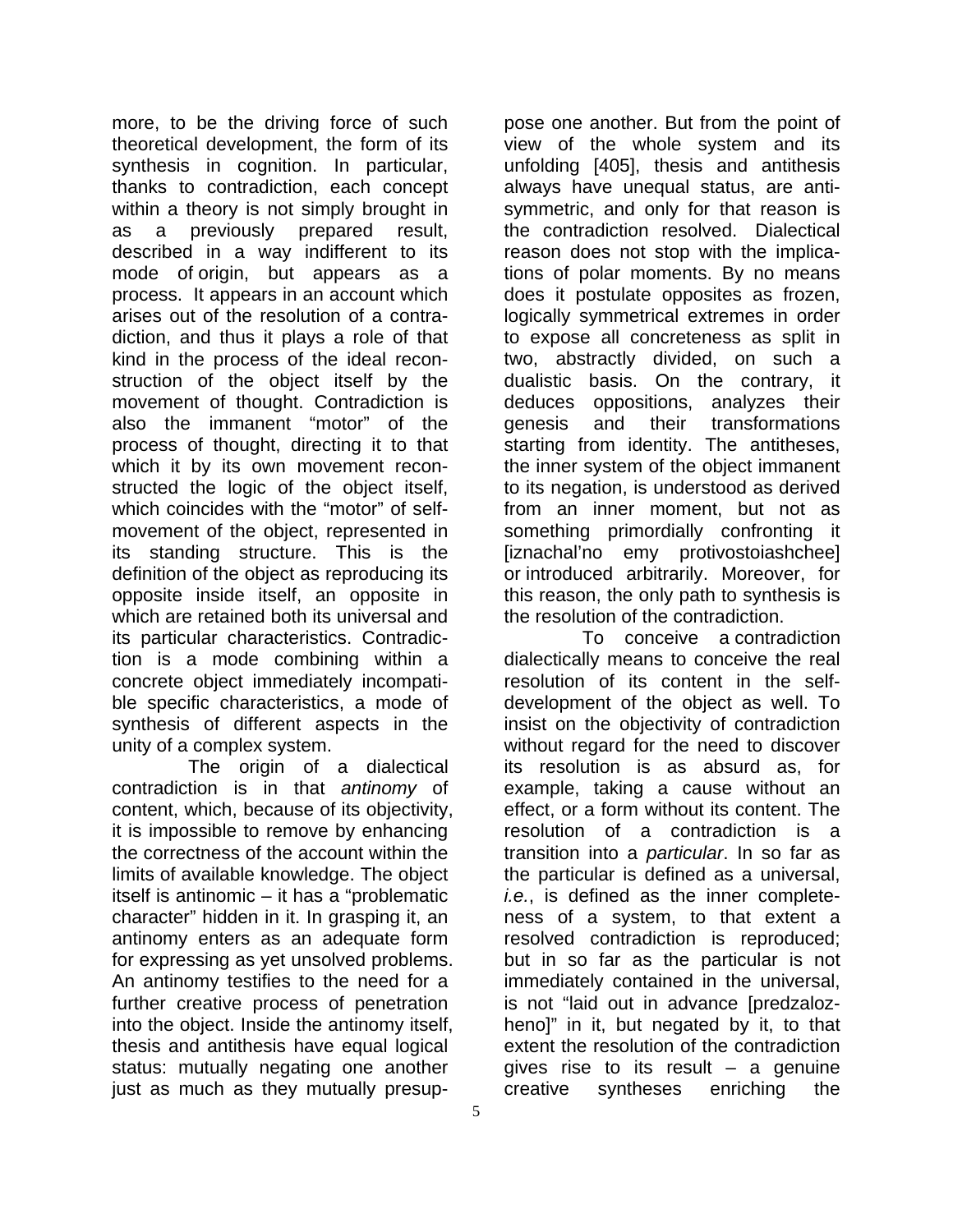universal itself, making it more concrete, more developed. Only by creative movement – through contradictions and their resolution – does scientifictheoretical thought "represent" the object in its truth as a complete system.

 The difficulties of revealing dialectical contradictions within rational thought are connected with this. *Reason* gives a mode of organization to knowledge which not only does not embody in its account a creative movement in accord with the logic of the object, but, on the contrary, does not make any reference to that movement. Knowledge does not enter as a process, but as reified [oveshchestvlennoe], as a "linguistic entity," as a "ready made" result. Thus there is no place in such an account for the clear expression of a dialectical contradiction. Concreteness is split into an abstract universal and a specific characterization external to it. Systematic completeness disintegrates into fragments, into "individual" theories lacking the means to be rationally synthesized into a total picture of the object. This fragmentation is not dictated by the particular characteristics of objects, but by fission and *alienation* [*otchyzhdeniem*] within objective reality itself. In alienated knowledge contradiction seems to disappear and even to be impossible as an objective category, since it is also divided and represented only an antinomy, which is fixed in an irreconcilable form and enters as a past defect, knowledge which was been surpassed plus a resolution of that antinomy which is isolated from its result. But since an accumulation of antinomies is unfruitful, they are only evaluated negatively, as a border of the rational with "irrationalism." As long as the critical analysis of the social nature of cognition does not overcome such

transmuted forms, grounds remain for substituting some surrogate for contradiction.

 There are in the literature many ways of classifying contradictions. The basic subdivisions, however, are not of a categorical sort. The main accepted gradations are the following:

 Contradiction in nature. In so far as natural science goes beyond the limits of "partial" theory and goes over to a totally systematic cognition of the object, it collides with the need to reproduce objective contradictions in nature and for the resolution of the content of those contradictions inside theoretical knowledge This is especially true in cases where there must be a synthesis of knowledge of the objects, prior to their being studied in isolation.

 The statement of a complete theory is represented as a system of systems, in each of which there is room also for formal apparatus, subordinate development of concepts, as well as in focal points, in creative transitions – the dissolution and resolution of contradictions, which also synthesizes them into a whole. The negation of contradiction in nature for the sake of dualistically counterposing nature to society leads to irrationalism.

 In society, in class-antagonistic formations, contradiction takes on the historically transitory, altered [prevrashchennuiu] form of *antagonistic contradiction*, in which the reproduction of contradiction is given the form of class forces resisting one another. The alteration of this form consists in this, that the relation of these forces enters as the conflict of primordial opposites, or forces lacking a common source [genezisa] and not requiring unity within that relation, but each of them, becoming independent, enters inside itself as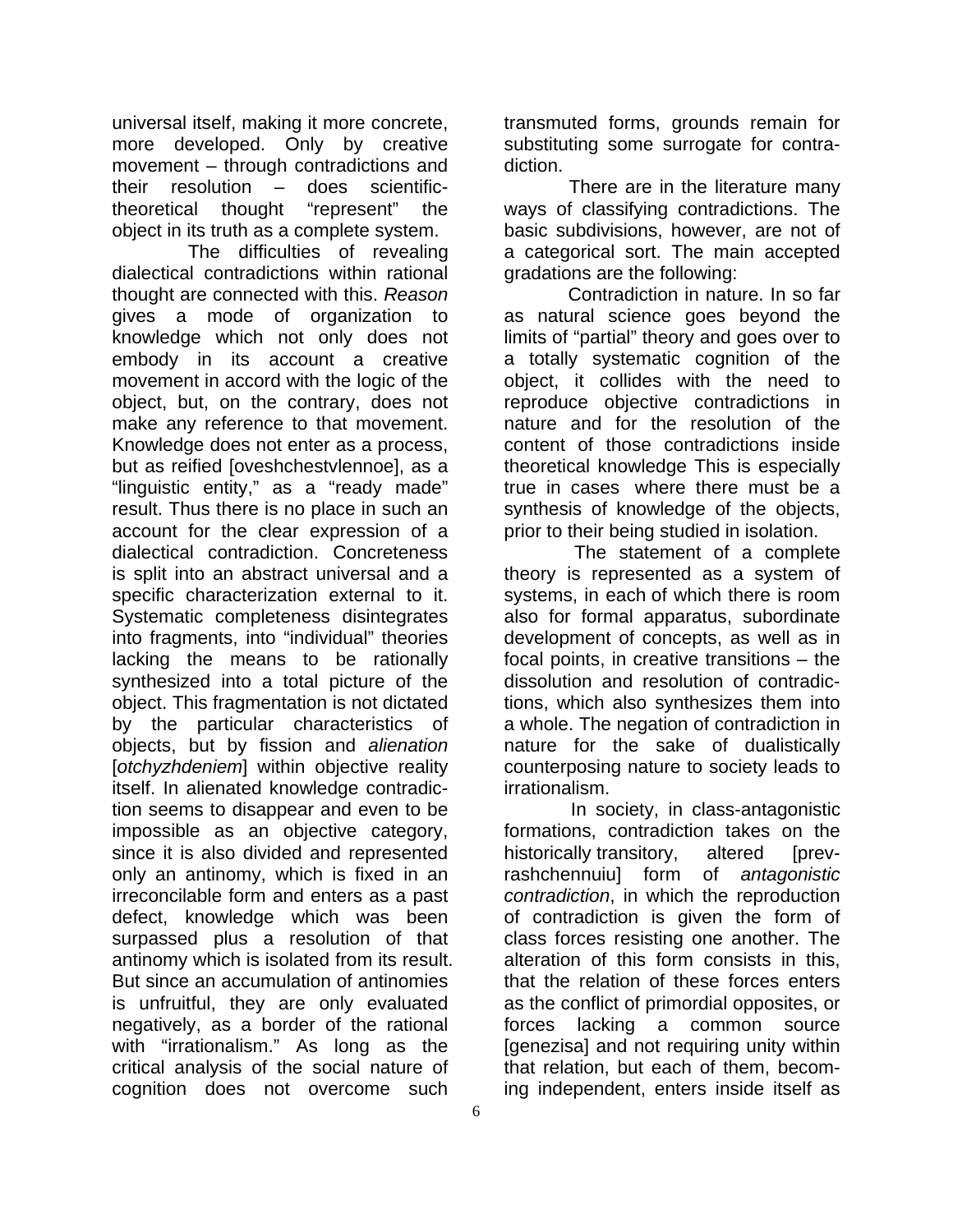an ostensible unity without opposites, as a "metaphysical" whole. The particular features of the resolution of antagonistic contradiction are studied in the theory of social *revolution*. Starting from the altered forms of the manifestation of antagonism, it is impossible to conceive either antagonism nor contradiction in general. Antagonism must be conceived by proceeding from the logic of contradiction.

 In pre-class societies, and also in socialist and communist societies, contradiction does not appear in the form of antagonism. The struggle for communism is directed at overcoming antagonisms. Socialism will provide the resolution of contradictions in the form of conscious social action for the first time. Antagonism is never immanent in creative culture's own logic of development. To give that culture complete scope is also the mission of communism. Under socialism the importance of serious study of concrete contradictions in the special sciences is dictated by the necessity of struggle with the survivals of bourgeois society, bureaucracy,

matters contradicting socialist democracy, etc.

 In the history of cognition, contradiction appears partly in the form of antinomies, which are attributed to past knowledge. In rational thought, there is no criterion for differentiating between contradictions which arise because of incorrect reasoning, and those "... great paradoxes, which provide food for logical thought for decades, and sometimes also for centuries" (N. Bourbaki, "Foundations of mathematics for the working mathematician," *Journal of Symbolic Logic*, 1949, vol. 14, no. 1, p. 3). Dialectics indicates such a criterion of content, explaining the historical form of the manifestation of contradictions from the contradictions of comprehending the subject matter, and perceiving in the logic of contradiction and its resolution the immanent logic of the development of knowledge.

[Historical summary omitted]

G. Batishchev, Moscow.

1. The Russian text has *Phaedo* 130c, which does not exist.

2. Russian edition. The German edition is *Das Elend der Philosophie*, in *Marx Engels Werke* (MEW), Berlin: Dietz Verlag, 1956 -, vol. 4, p. 136. The English edition is *The Poverty of Philosophy*, in *Marx Engels Collected Works* (MECW), New York: International Publishers, vol. 6, p. 171.

3. "This whole course, the changing of his [the capitalist's] money into capital, goes forward in the sphere of circulation and does not go forward there: through the mediation of circulation, since it is conditioned by the purchase of labor power on the commodity market, and not within circulation, since it only begins the process of valuation, which takes place in the sphere of production. " *Das Kapital*, MEW, vol. 23, p. 209. Cf. *Capital*, MECW, vol. 35, p. 205.

4. Russian edition. Cf. *Conspectus of Lectures on the History of Philosophy*, in *V. I.*